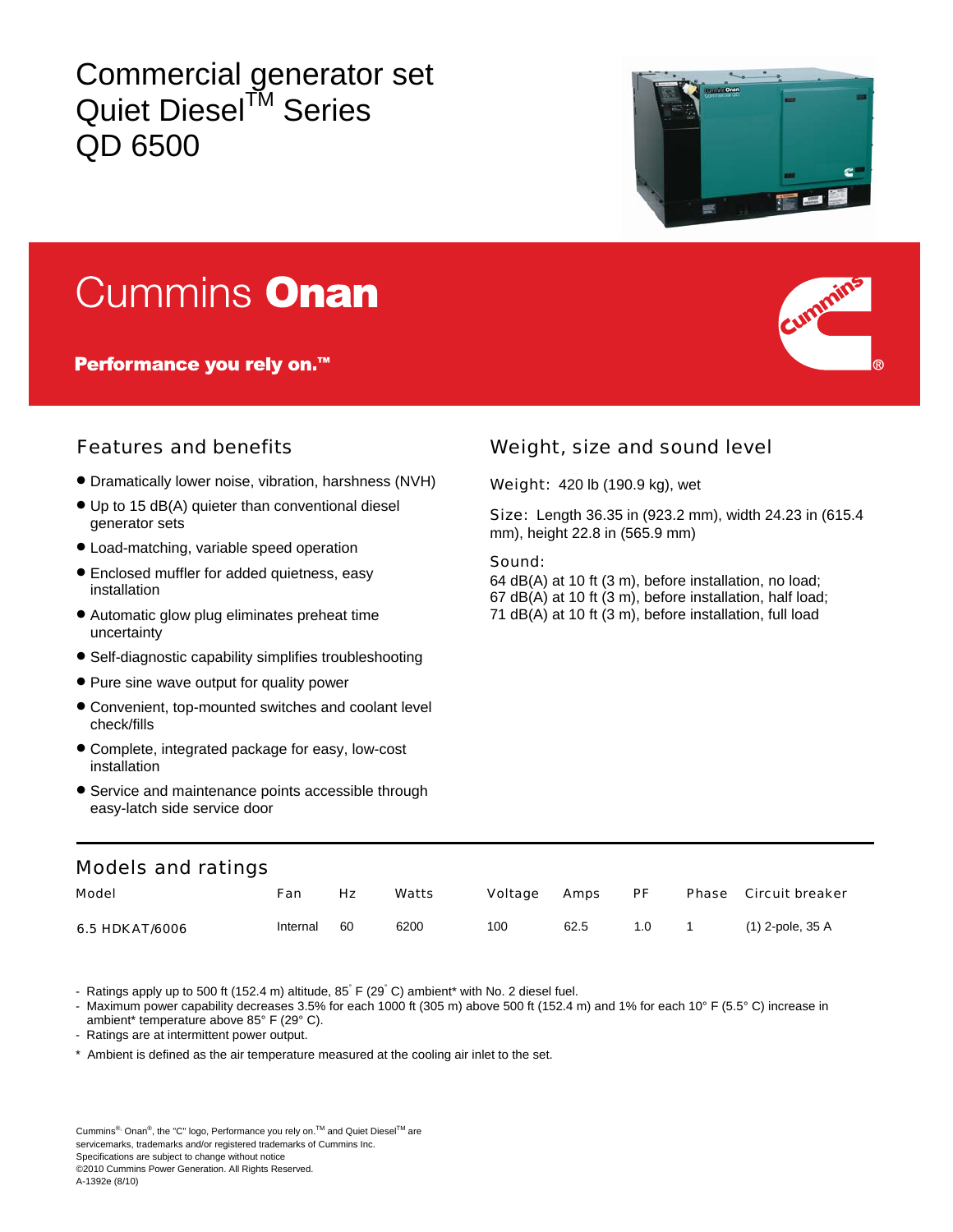### Standard features **Engine details**

- 3-cylinder diesel engine
- Permanent magnet alternator
- Pure sine wave output
- Digital voltage regulation with no adjustments required
- Bottom air inlet and outlet configuration
- Integral enclosed muffler with stationary exhaust pipe connection point
- USDA approved spark arrestor
- Internal radiator
- Sound insulated cover with cooling air inlet and outlet ducts
- Intake silencer
- Heavy-duty air cleaner
- Maintenance-free electronic governor
- Fused DC circuits
- Automotive type starter
- 10 A battery charging
- Hour meter
- Waterproof connector for remote operation
- Focalized mounting system with 3-point vibration isolation
- Over voltage, low oil pressure, over temp, over speed and overload safeties
- Bulkhead type connections for fuel and battery
- Terminal block connection for AC output
- Electric fuel pump
- Fuel filter and full flow oil filter
- Service and maintenance from below or side service access panel
- Automatic timed glow plugs for quick easy start
- Instant one touch stop
- Water resistant controls

### Typical fuel consumption

| No. 2 diesel fuel, Gal/hr (L/hr) | No load    | Half load  | Full load  |
|----------------------------------|------------|------------|------------|
| <b>6.5 HDKAT</b>                 | 0.21(0.79) | 0.56(2.12) | 0.96(3.63) |

Design: Cummins Onan, permanent magnet Insulation system: Class H Exciter system: None Brushes: None Bearings: None Cooling: Main engine fan cooled

#### Voltage regulation: Frequency regulation:

Cummins<sup>®,</sup> Onan<sup>®</sup>, the "C" logo, Performance you rely on.<sup>™</sup> and Quiet Diesel<sup>™</sup> are servicemarks, trademarks and/or registered trademarks of Cummins Inc. Specifications are subject to change without notice ©2010 Cummins Power Generation. All Rights Reserved. A-1392e (8/10)

 Model: Kubota 722 Design: 4-cycle, liquid-cooled diesel engine Cylinders: 3, inline vertical Bore: 2.64 in (67 mm) Stroke: 2.68 in (68 mm) **Displacement:**  $43.88$  in<sup>3</sup> (719 cm<sup>3</sup>) Compression ratio: 23:1 Lube oil capacity: 2.8 qt (2.61 L) Cooling system capacity: 4 qt (4.2 L) Power (max): At 3600 r/min: 16.6 hp SAE net intermittent Starting system: Remote, 12 V Fuel injection pump: Bosch MD type Combustion chamber: Spherical (T.V.C.S.)

# Alternator details Generator set details

#### Control:

- Microprocessor control
- Integrated generator set and engine control
- User and service personnel accessible diagnostics
- Fused DC circuits
- Over voltage safety
- Hour meter
- Water resistant control switches
- Low oil pressure safety
- Over speed safety
- Overload safety
- Automatic times glow plugs
- One touch stop

| No load/full load | Constant load |
|-------------------|---------------|
| $±1\%$            | ±2%           |
| ±0.%              | $±0.5\%$      |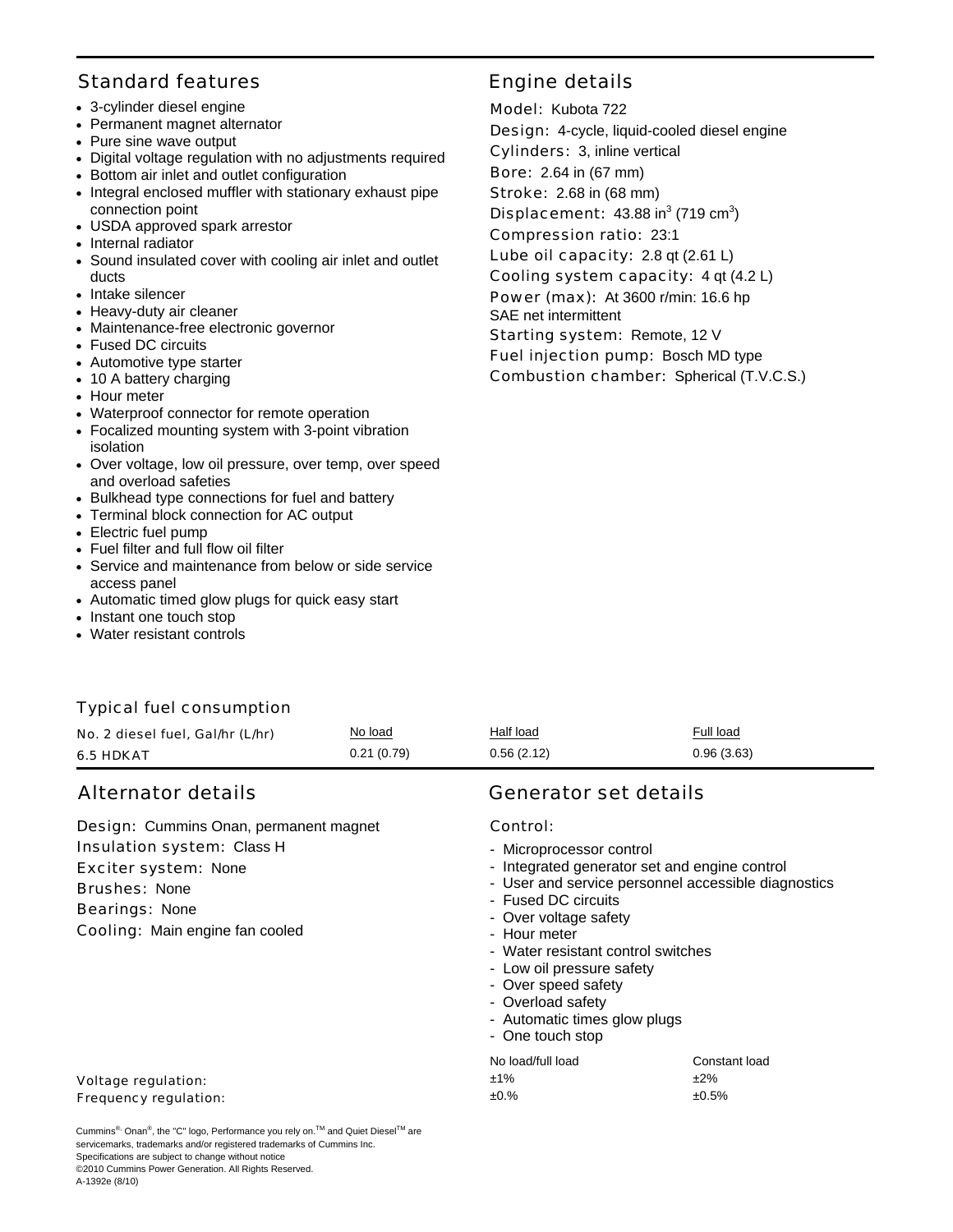## Basic dimensions



Note: This outline drawing is provided for general reference only and is not intended for design or installation. For more information see Operation and Installation manuals or obtain drawing 500-3159 and wiring diagram from your distributor/dealer.

# Options and accessories

- Remote air cleaner kit (P/N 541-0531)
- Auxiliary fuel pump kit (P/N 541-0530)
- Remote control panel, switch only (P/N 300-4942)
- Remote control panel, switch and hour meter (P/N 300-4943)
- Remote control panel, switch and DC voltmeter (P/N 300-4944)
- Remote gauge panel, switch, DC voltmeter, water temperature gauge, oil pressure switch and hour meter (P/N 300-5218 Spec A, 300-5027 Spec B and later)
- Remote harness (for use with remote panels), 10 ft (P/N 338-3490-01), 30 ft (P/N 338-3490-02)
- Remote control harness pigtail (P/N 300-4947)
- Remote harness pigtail at panel (P/N 338-3573)
- Exhaust adapter, 7 in (P/N 155-2424), 3 in (P/N 155-2610)
- Exhaust elbow, 90° (P/N 155-2982)